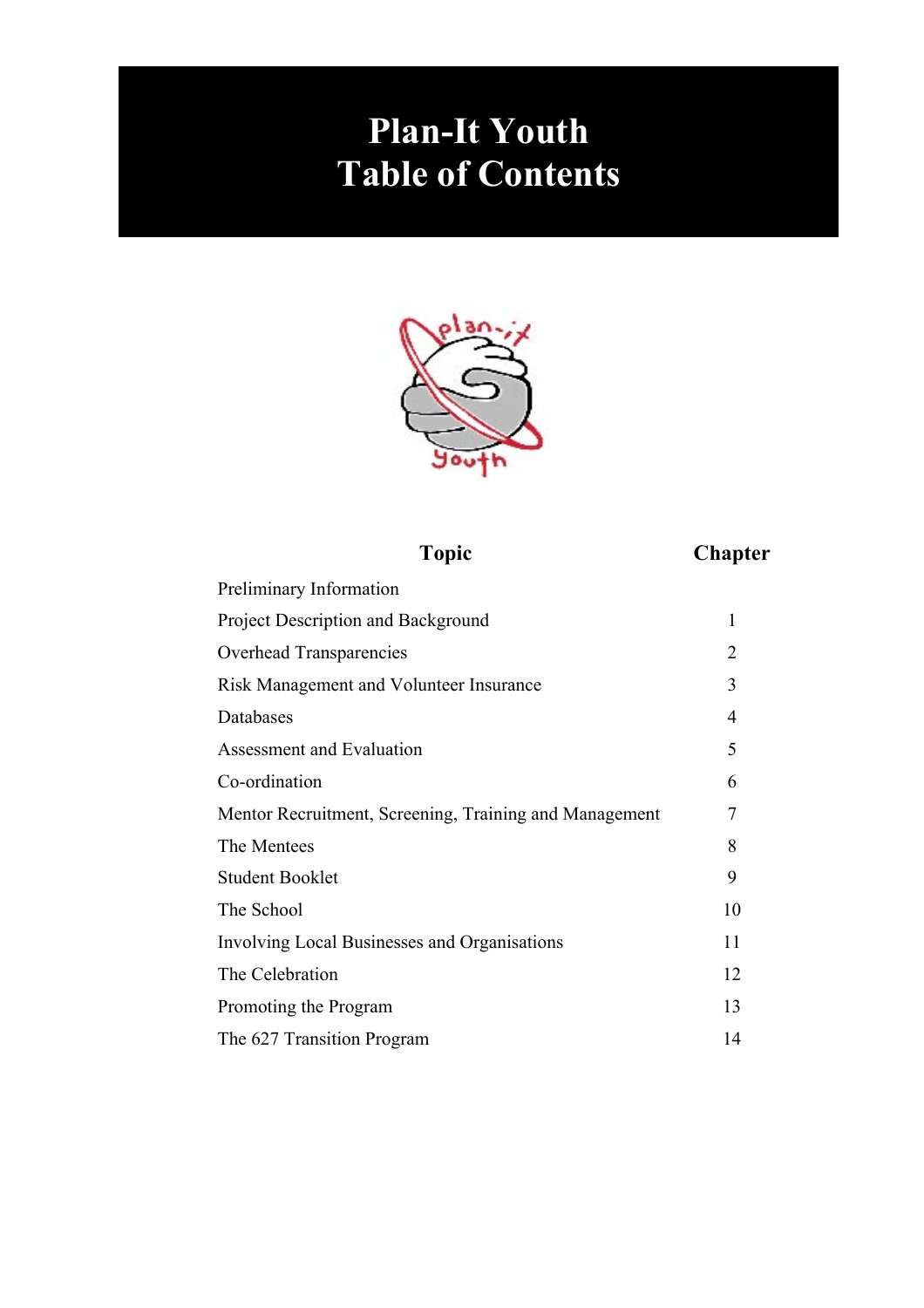## **Mentoring Australia National Benchmarks for Mentoring Programs**

Preliminary Information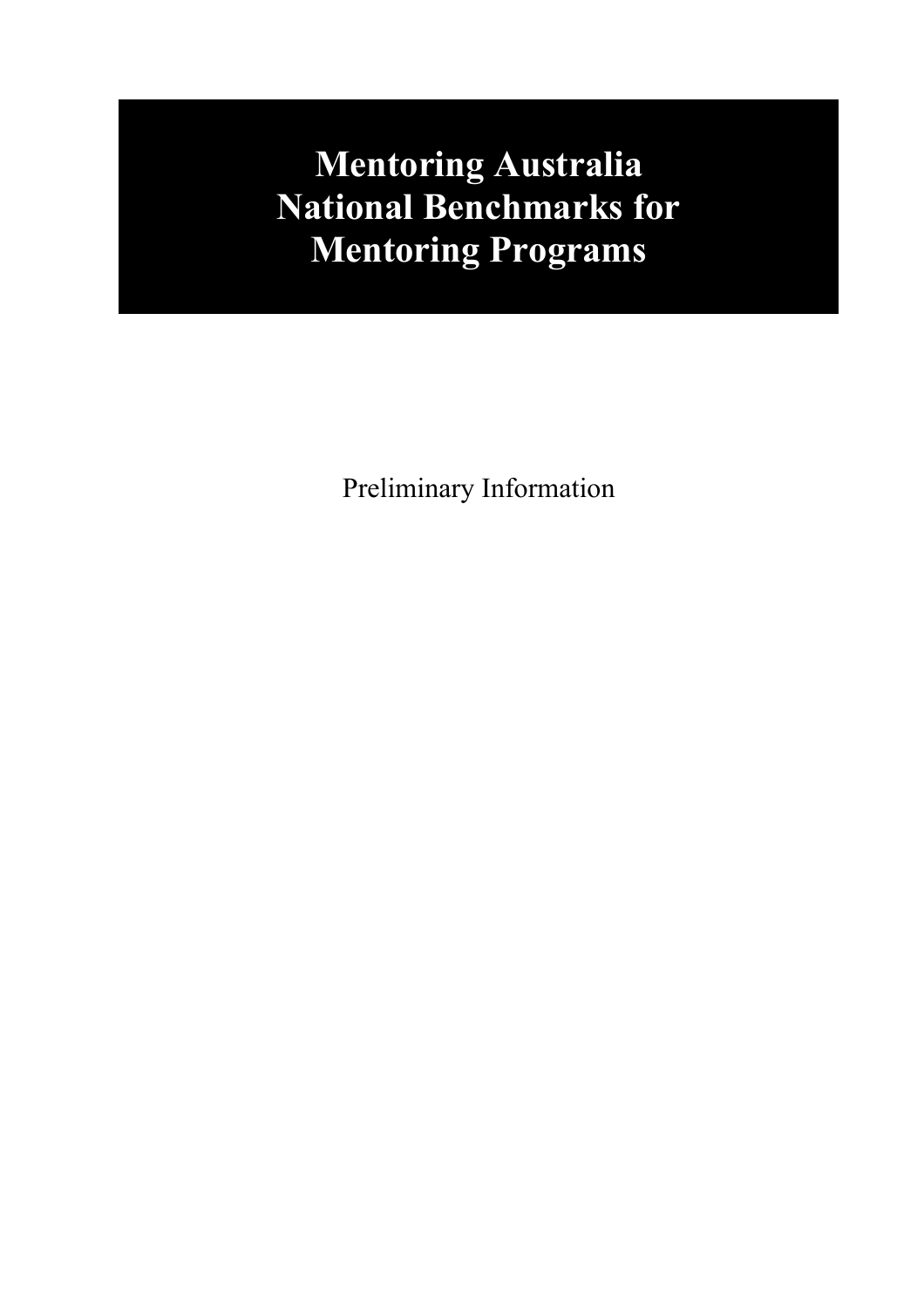### **Mentoring:** B F N C H M A R K S F O R F F F F C T I V F & RESPONSIBLE MENTORING PROGRAMS

In June 2000, Mentoring Australia, the national association for mentors and mentoring programs, convened a representative group of mentoring practitioners, all of whom had significant experience in the development and management of mentoring programs. The workshop was supported by the Dusseldorp Skills Forum, and endorsed by the Career Education Association of Victoria and VETNETwork.

The aim of the meeting was to develop a set of principles which would guide the development, management and funding of quality mentoring programs in Australia.

The principle aim of these 'benchmarks' is to enhance the rigour of mentoring programs by setting standards for responsible mentoring. The benchmarks are also recommended as a platform for government and other bodies to determine eligibility for funding support to mentoring programs.

This document outlines a core set of principles which is recommend for use in establishing and managing effective mentoring programs and is designed for use by mentors, managers, and government and other funding agencies.

This document is available to any individual or organization with an interest in promoting responsible mentoring. On behalf of Mentoring Australia, you are invited to share these principles with your colleagues.

**Mentoring Australia** July, 2000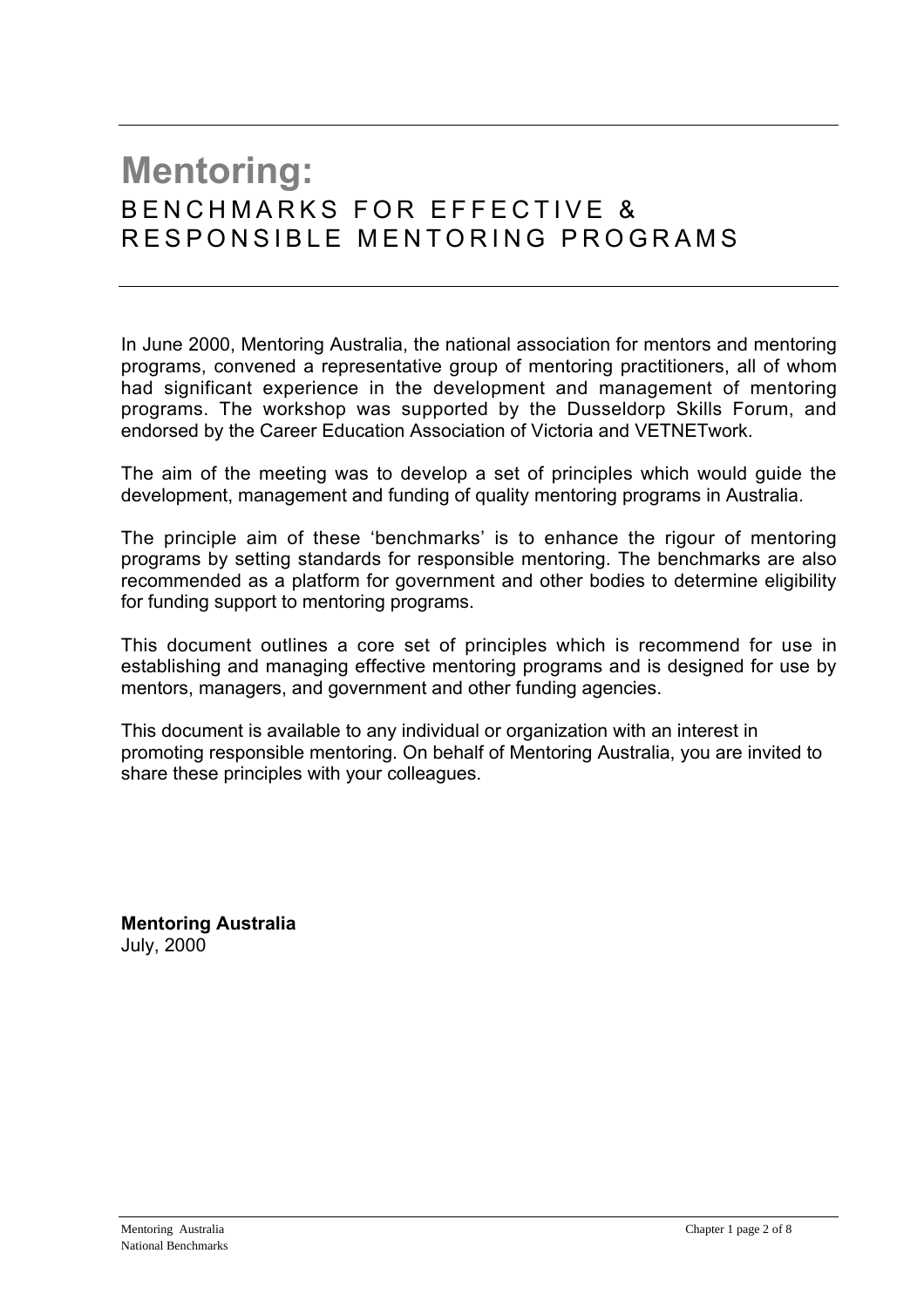### WHAT IS MENTORING?

For the purposes of this document 'mentoring' is defined as "a mutually beneficial relationship which involves a more experienced person helping a less experienced person to identify and achieve their goals".

Effective mentoring

- Is a relationship that focuses on the needs of the mentee
- Fosters caring and supportive relationships
- Encourages all mentees to develop to their fullest potential
- Is a strategy to develop active community partnerships

While, in the main, mentoring occurs on a one-to-one basis, elements of mentoring may be present in group situations where, under certain circumstances, a one-to-one relationship emerges as an important vehicle for growth and development for mentees. The one-to-one relationship is the key to effectiveness in mentoring.

While most mentors undertake the mentoring role as volunteers, there are circumstances where paid staff take on mentoring responsibilities. Whether paid or volunteer staff become mentors, the role extends beyond a 'mere' employment responsibility.

### **G O O D M E N T O R I N G P R O G R A M S**

### **A responsible mentoring program requires:**

- A well-defined mission statement and established operating principles
- Regular, consistent contact between mentor and mentee
- Establishment under the auspices of a recognised organisation
- Paid or volunteer staff with appropriate skills
- Written role statements for all staff and volunteer positions
- Adherence to Equal Employment Opportunity (EEO) requirements
- Inclusiveness in relation to ethnicity, culture, socio-economic background, gender and sexuality as appropriate to the program
- Adequate ongoing financial and in-kind resources
- Written administrative and program procedures
- Documented criteria which define eligibility for participation in the program
- Program evaluation and ongoing assessment
- A program plan that has input from stakeholders
- Risk management and confidentiality policies
- Use of generally accepted accounting practices
- A rationale for staffing arrangements based on the needs of all parties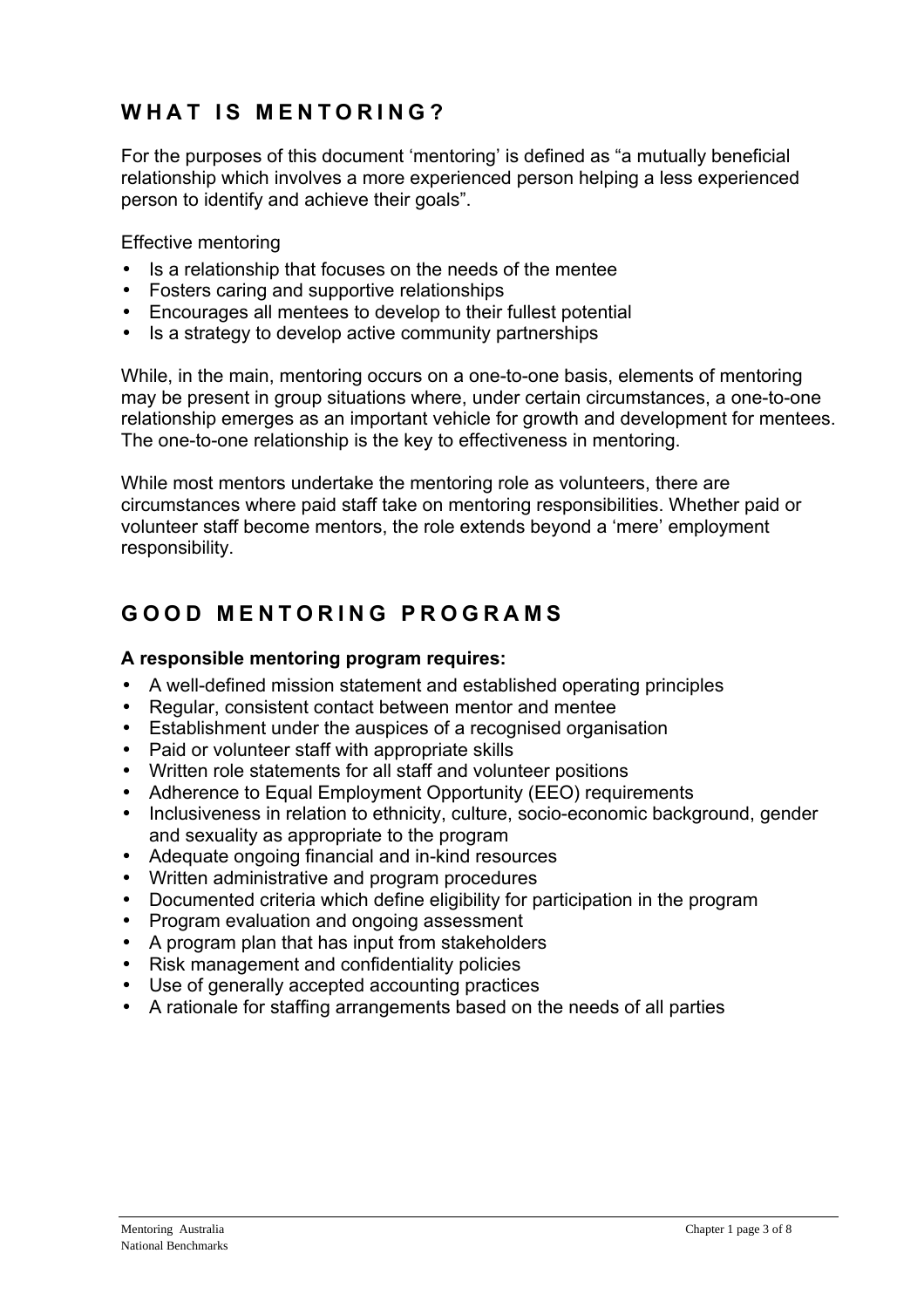### A Quality Checklist for Mentoring Programs

The following elements are recommended as a checklist for evaluating the effectiveness of mentoring programs.

### **1 . A S T A T E M E N T O F P U R P O S E**

A statement of purpose developed in consultation with the stakeholders and participants which includes:

- A Mission statement for the program
- A clear statement of the values and philosophies underpinning the program

### 2. A PROGRAM PLAN

A realistic, attainable, and easy-to-understand operational plan that includes:

- A description of activities and profile of all participants and stakeholders
- An assessment of need
- Goals, objectives, and timelines, for all aspects of the program
- Funding and resource development requirements

### **3 . P O L I C Y A N D P R O C E D U R E S**

Written policies and procedures which address:

- Rights and responsibilities
- Confidentiality and privacy
- Legal issues
- Insurances (including volunteer insurance)
- Duty of care
- Occupational Health and Safety
- Protection against harassment
- Grievance issues
- Ethical issues
- 'Get out' clauses
- Arrangements for future contacts between mentor and mentee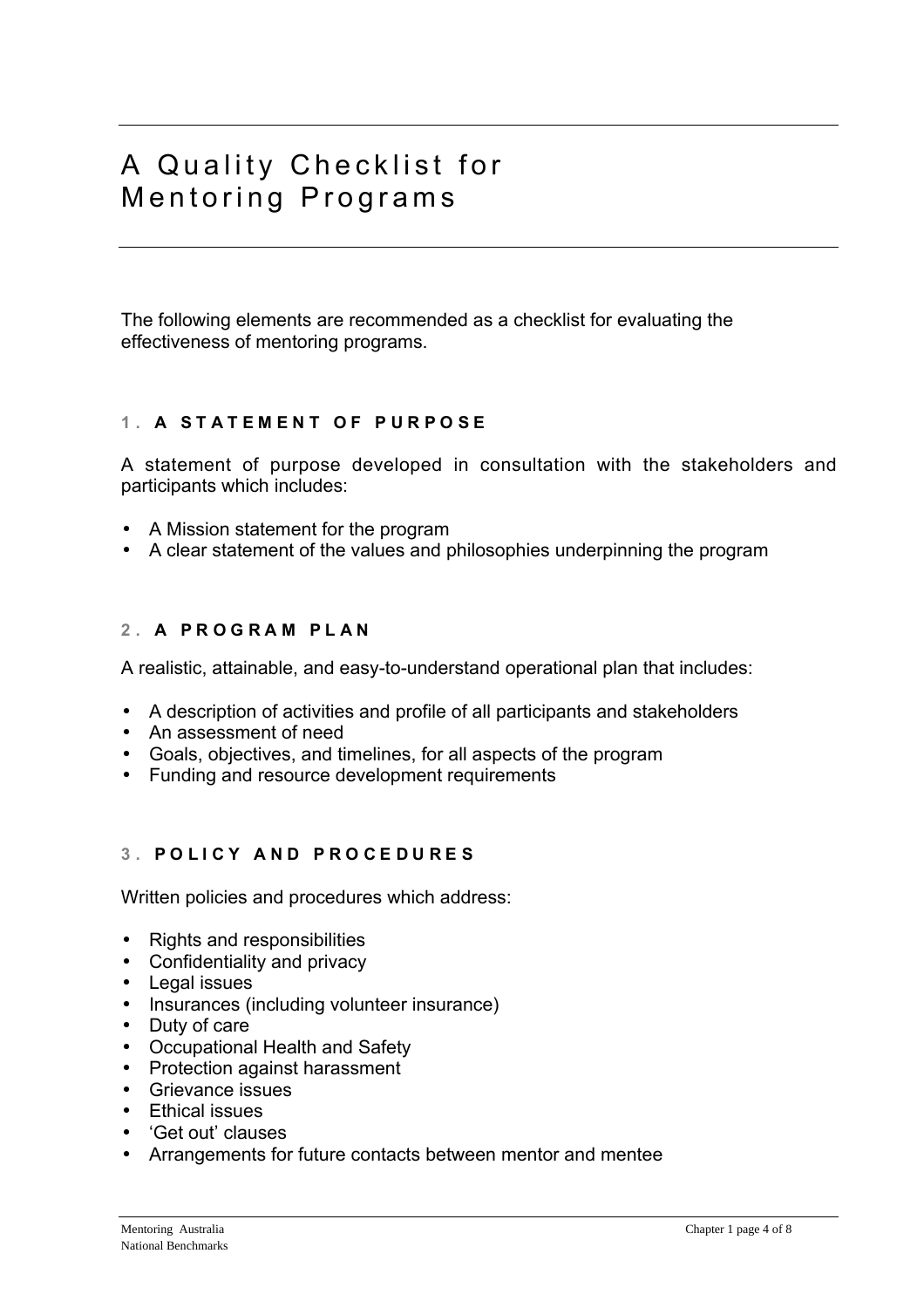### **4 . A R E C R U I T M E N T & S E L E C T I O N P R O C E S S**

A recruitment plan for both mentors and mentees that includes:

- Strategies that outline realistic expectations and benefits for those involved in the program
- Ongoing marketing and public relations
- Targeting mentees on the basis of their needs

Eligibility screening for mentors and mentees that includes:

- A formal application process for mentors and mentees
- An initial assessment of the mentee's needs & suitability
- Eligibility criteria for mentors and mentees that relate to the program statement of purpose and needs of the target population
- A personal interview for mentors
- Appropriate screening for mentors, which may include character references, child abuse registry check, and criminal record checks
- Assessment of each mentor's willingness to participate in training and/or orientation

### **5 . M E N T O R P R E P A R A T I O N**

An orientation program for mentors and/or mentees that includes:

- An overview of the Program
- Clarification of roles and responsibilities
- Description of eligibility, screening process, and suitability requirements
- Clarification of the level of commitment expected (time, energy, flexibility)
- Confidentiality and liability information
- Do's and don'ts of relationship management
- Boundaries and limitations for the mentor's contact with the mentee
- Identification of the benefits and recognition available to mentors from involvement in the program
- A summary of program policies, procedures and guidelines

A training program for mentors and /or mentees that includes:

- Skilled and experienced staff trainers
- Cultural and social sensitivity, and acceptance of individual differences
- Guidelines on how to get the most out of the mentoring relationship
- Crisis management and problem solving
- Communication skills
- Referral points for other support services
- Ongoing skills development as appropriate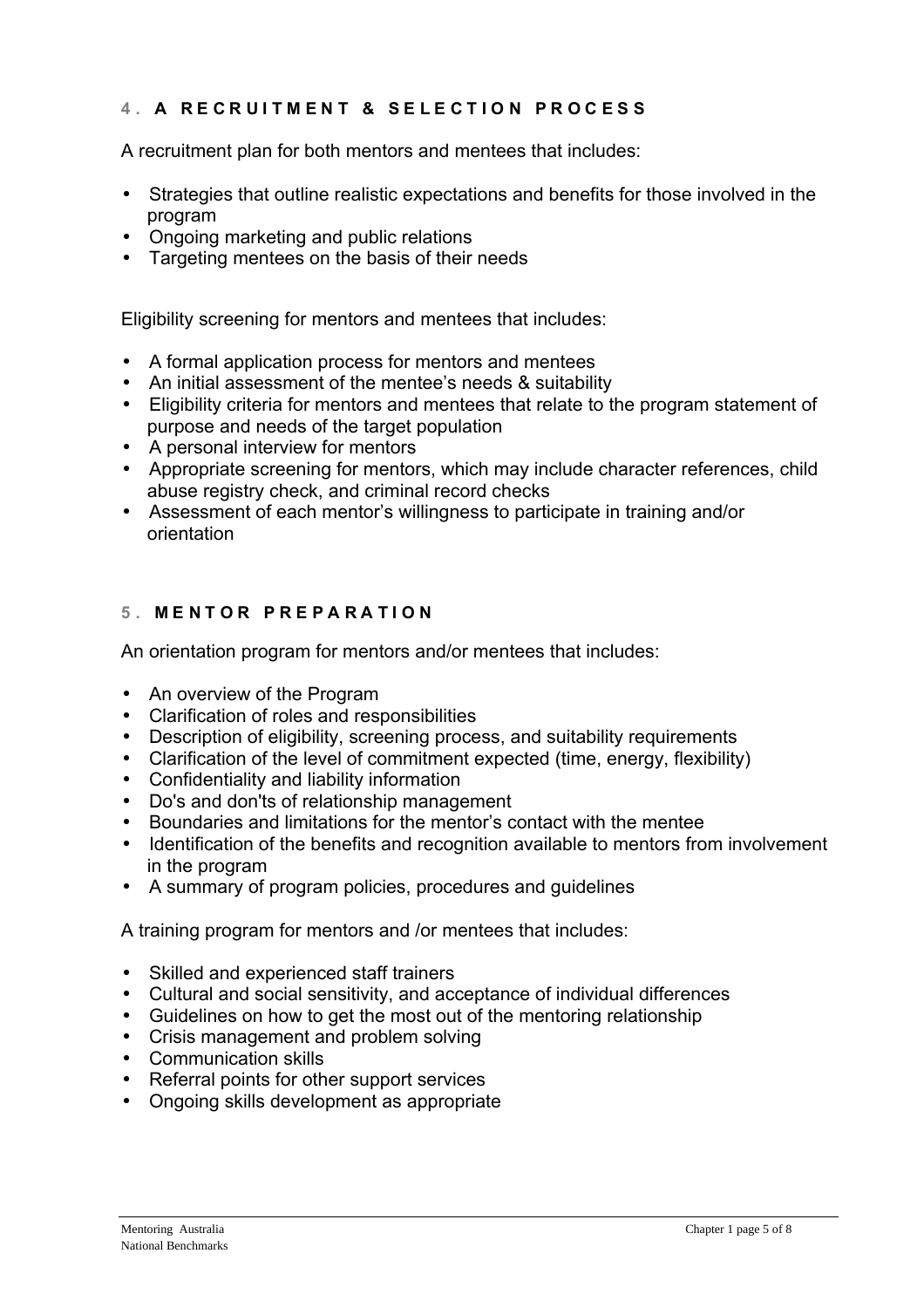### **6 . A M E N T O R / M E N T E E M A T C H I N G & M O N I T O R I N G S T R A T E G Y**

A matching strategy that includes:

- A link with the program's statement of purpose and the program's eligibility criteria
- A rationale for selection
- A statement of understanding detailing the conditions of the mentoring relationship

Value-Added components may include:

- Pre-match social activities between mentors and mentees
- Team building activities to reduce the anxiety of the first meeting

A monitoring process that includes:

- Consistent, scheduled meetings with staff, mentors, and mentees
- A framework for ongoing feedback
- Written records
- Input from community partners and significant others
- A process for managing grievances, recognition, re-matching, interpersonal problem solving, and premature termination of the mentoring relationship

### **7 . M E N T O R / M E N T E E S U P P O R T**

Support to Mentors which includes:

- Regular debriefing
- Troubleshooting
- Recognition of the mentor's contribution especially for volunteers

*Value-Added components may include:*

- Opportunities for involvement in other voluntary services
- A formal launch event
- Ongoing peer support groups for volunteers, mentees, and others
- Ongoing training and development
- Opportunities for discussion of relevant issues, and information dissemination as appropriate
- Networking with appropriate organizations
- Social gatherings of different groups as needed
- An Annual recognition and appreciation event
- Newsletters or other mailings to mentees, mentors, supporters, and sponsors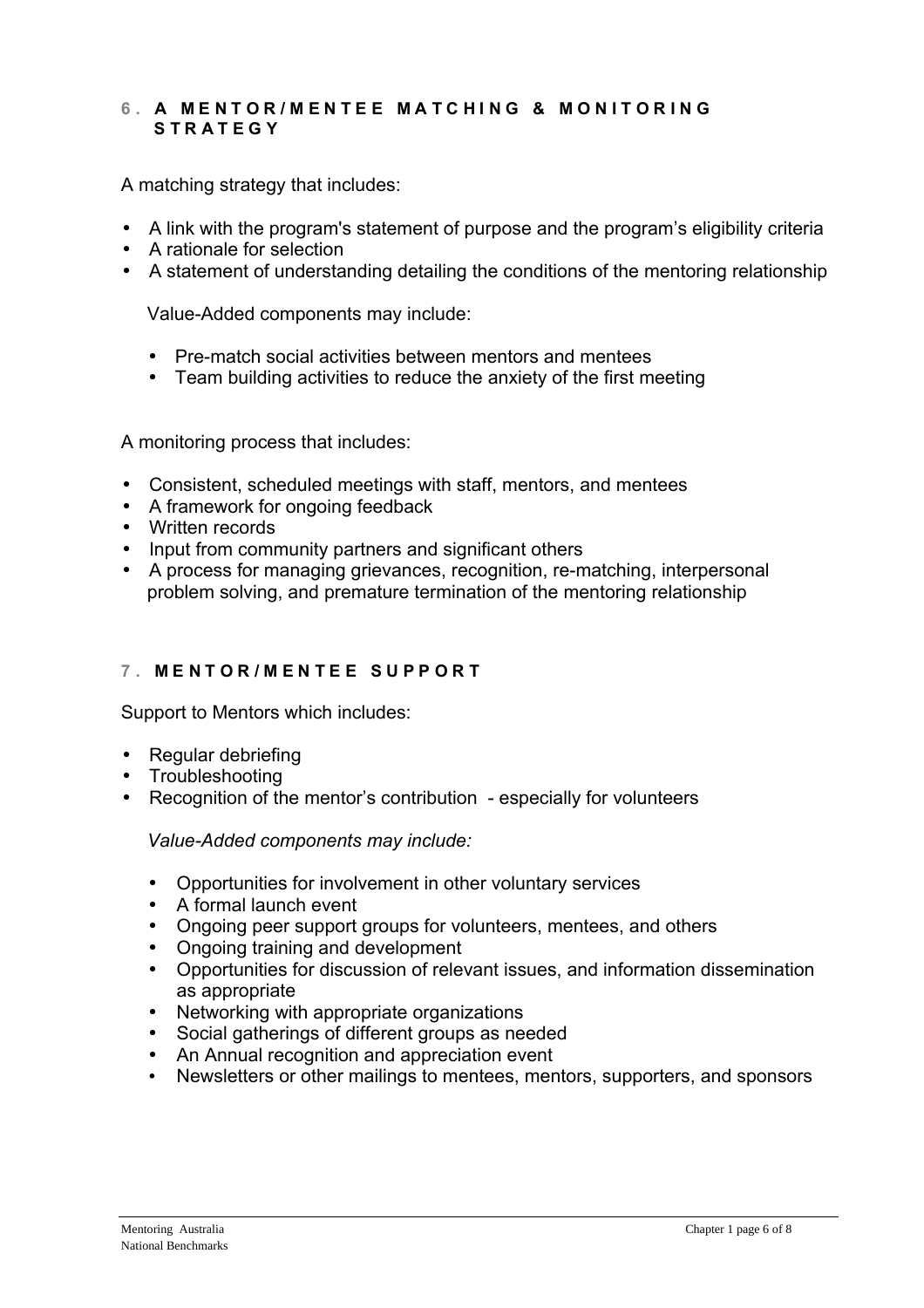### **8 . A C L O S U R E P O L I C Y**

Formal closure steps that include:

- Clear procedures for exiting the program
- Clearly stated policy for future contacts

*Value Added components may include:*

• Assistance for mentees in defining the next steps to continue achieve personal goals

### **9. EVALUATION & ASSESSMENT**

An evaluation process based on:

- Ongoing consultation with stakeholders
- Continuous improvement linked to the program's strategic plan
- Program criteria and statement of purpose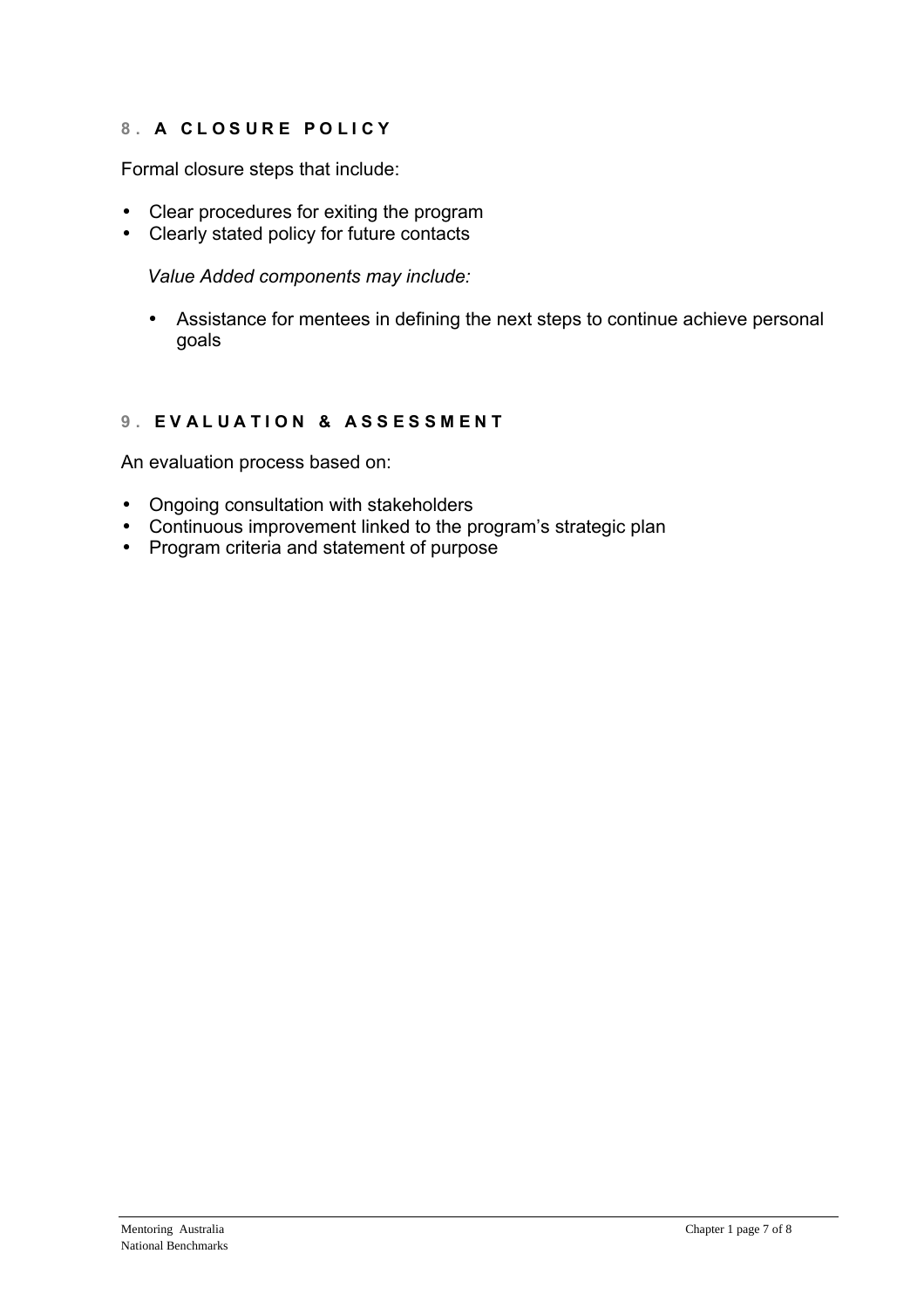### BENCHMARK CONTRIBUTORS

The following individuals and organizations contributed to the development of this document:

| <b>Colleen Abbott</b>                    | Parafield Gardens High School, SA                                                     |
|------------------------------------------|---------------------------------------------------------------------------------------|
| <b>Tony Bromage</b>                      | Mentor Resources Limited, Tasmania                                                    |
| <b>Marianne Cronin</b>                   | Edith Cowan University, Perth, WA                                                     |
| <b>Pam Jonas</b>                         | Victorian Employers Chamber of Commerce and Industry                                  |
| Denisa Konecny &<br><b>Alison Palmer</b> | Jobs South West, WA                                                                   |
| <b>Judy MacCallum</b>                    | School of Education, Murdoch University, WA<br><b>Convenor of Mentoring Australia</b> |
| <b>Robbie Macpherson</b>                 | Big Sister/Big Brother Program, NSW                                                   |
| Jill Rush                                | Plan-It Youth, NSW                                                                    |
| <b>Penny Penhall OAM</b>                 | The Learning Assistance Program (LAP)<br>The LAP Association Inc., SA                 |
| <b>Belinda Sharpe</b>                    | Starlink and Plan-It Youth, NSW                                                       |
| <b>Alison Souter</b>                     | NSW Department of Education and Training                                              |
| <b>Rita Tratt</b>                        | University of New South Wales                                                         |
| <b>Lesley Tobin</b>                      | Dusseldorp Skills Forum, NSW                                                          |
| <b>Neil Worsley</b>                      | NSW Department of Education and Training                                              |

Mentoring Australia would also like to acknowledge the National Mentoring Partnership and United Way of America for its document "Mentoring: Elements of Effective Practice" which was used extensively by our workshop practitioners in developing these benchmarks

Comments on the document are welcome, please forward any comments to Lesley Tobin at Dusseldorp Skills Forum (email: **lesley@dsf.org.au** telephone: **02 9212 5800**).

While this document is copyright to Mentoring Australia, it may be published, copied, disseminated and distributed, for non-commercial purposes, to any interested party.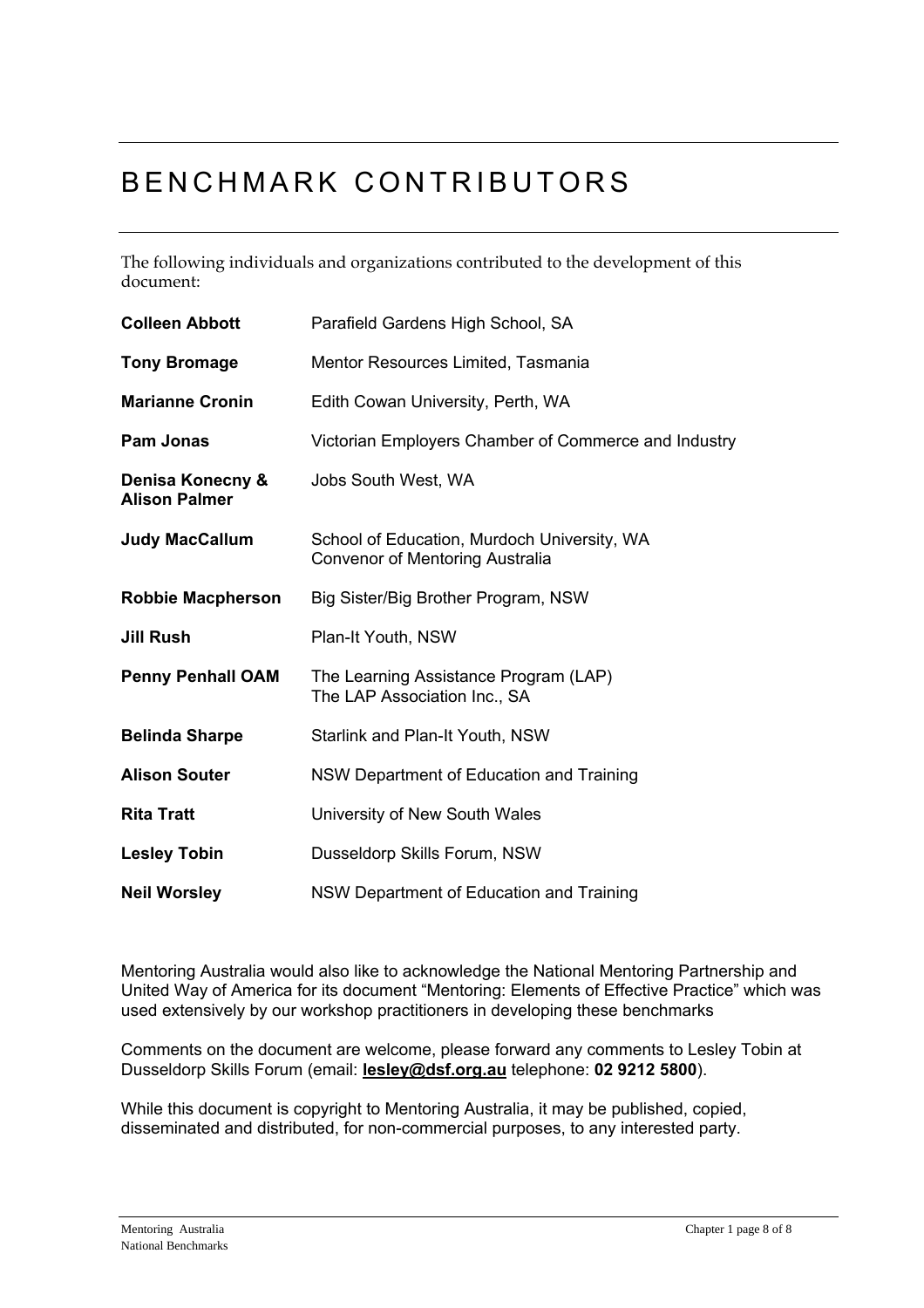## **Chapter One Project Description and Background**

| Introduction                                 | $\overline{2}$ |
|----------------------------------------------|----------------|
| What is Plan-It Youth                        | $\overline{2}$ |
| Plan-It Youth Description                    | 3              |
| How Plan-It Youth Works                      | 3              |
| Background                                   | $\overline{4}$ |
| Who are the mentors?                         | 5              |
| 627 Project                                  | 6              |
| Why Mentoring?                               | 6              |
| <b>Mentoring Studies</b>                     | $\overline{7}$ |
| Big Brother/Big Sisters of American Research | 8              |
|                                              |                |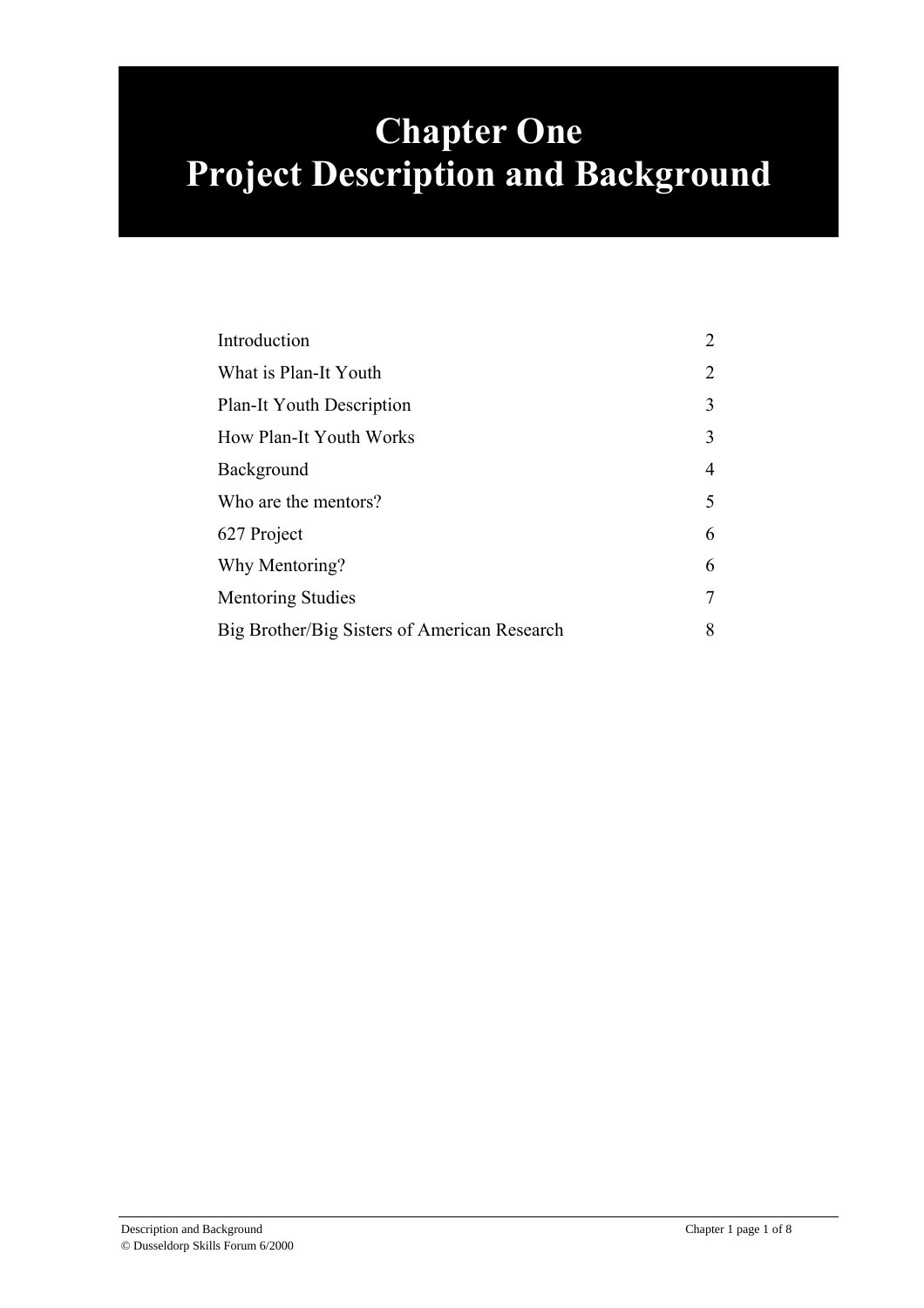# WHAT IS PLAN-IT YOUTH?

Plan-It Youth is a practical response to the situation of early school leavers. It is a preventative program designed to support young people in Year 9 and/or 10 to investigate their post-school options.

For many young people the decision to leave school early is made without careful planning. Many students leave school at the end of year 10 believing, or hoping, they will get an apprenticeship (many students are offered trial apprenticeships over December, Jan, Feb) a traineeship, a good job or a place in a particular course. The reality is, most of these early school leavers will be unsuccessful in their attempt to seek a positive pathway into employment. Their attempts will fail for various reasons  $-$  the 'trial apprenticeship' never eventuated into a permanent one, the course was filled by older students etc. These students then find themselves in a position where they may consider returning to school. If they do choose to return to school they face the disadvantage of having limited subject selection as well as being 4-6 weeks behind their peers because of missed classes. If they choose to NOT return to school they invariably follow a pathway of marginalised activities ie part-time/casual work, unemployment etc.

Plan-It Youth seeks mentors from the community to be trained through TAFE and then work in a one-on-one relationship with a potential early school leaver. The program is structured to enable the mentors to spend much of their time with the students out in the community  $$ talking to employers, employees, visiting TAFE Colleges etc. The aim is for the student to get a 'real' picture of what his/her options will be if he/she does leave school. The program provides an opportunity for students to plan their exit from school into a positive destination and discover the many ways that his/her goals can be realised.

Many students make the decision not to leave school but to continue on to year 11 and 12. For these students, that decision means a more informed subject choice and a purpose for their extra two years of education. For those who do leave school, their exit is planned to ensure a positive destination and many students continue with the support of their mentor for at least 6 months.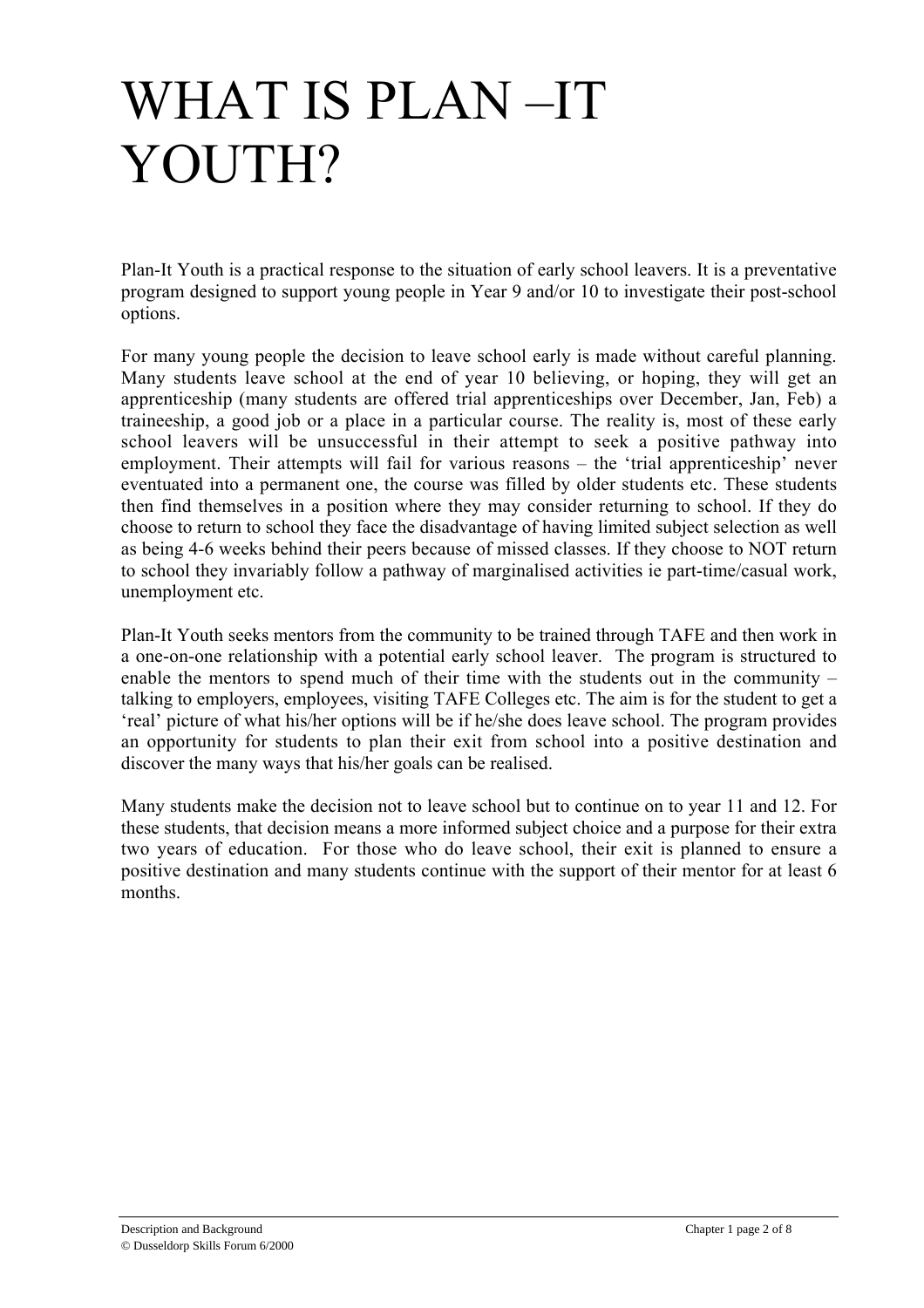### **Plan-It Youth Description**

Plan-It Youth is an innovate project operating on the Central Coast of NSW. It provides support, through mentoring, to young people at risk, exposing them to other experiences of life and increasing their opportunities.

It brings together community groups and agencies to work together for the benefit of young people in the local area.

Research indicates young people who leave school prior to completing Year 12 are twice as likely to become unemployed by the age of  $24<sup>1</sup>$  Plan-It Youth offers young people who are at risk of leaving formal education/ training early, the opportunity to plan for their future careers and find a positive way into further training or the workforce.

The following agencies are already committed to this project and work together for its success:

- NSW TAFE Commission Board
- NSW Department of Education & Training
- Hunter Institute of Technology
- Central Coast Active Retirees and Mentors Incorporated (ARM)
- Hunter Valley Training Company
- Dusseldorp Skills Forum
- Central Coast Adult & Community Education

### **How Plan-It Youth Works**

There are 4 phases to the Plan-It Youth project that are integral to the successful outcomes for those young people who are selected to participate.

#### **Phase One**: **Mentor Recruitment & Training**

Volunteer Mentors (mature-aged unemployed people, retirees and possible secondees from business and education) complete a 27 hour Mentor Training Course (over a three month period) offered through TAFE Outreach.

#### **Phase Two: Introductions and Matchings**

Students are selected for the program based on their indication to leave school at the end of year 10. Participation is entirely voluntary and student numbers are only limited by numbers of mentors available. Information sessions are held for students, parents and the mentors. An activity session is held with potential mentors and students. to assess the dynamics and possible matching of mentors with young people.

#### **Phase Three: Pathways Planning and Career Investigation Project**

Students and mentors participate in the project (weekly, at school) and then work together on the student's career investigation. Mentor debriefing sessions are held at the completion of each session of the project This vital phase concludes with a "celebration" of learningî event where students present their project findings.

#### **Phase Four: Ongoing Mentor Support (6-12 months)**

Each young person is offered personal mentor support for a period up to 12 months. The mentor will keep a record of the career development of the young person and look out for opportunities and contacts. There may be a need for mentors to offer a secondchance experience if the young person remains confused about their transition. This support is monitored and encouraged by the project co-ordinator.

Description and Background Chapter 1 page 3 of 8 © Dusseldorp Skills Forum 6/2000

<sup>1</sup> Australiaís Young Adults: The Deepening Divide Dusseldorp Skills Forum 1999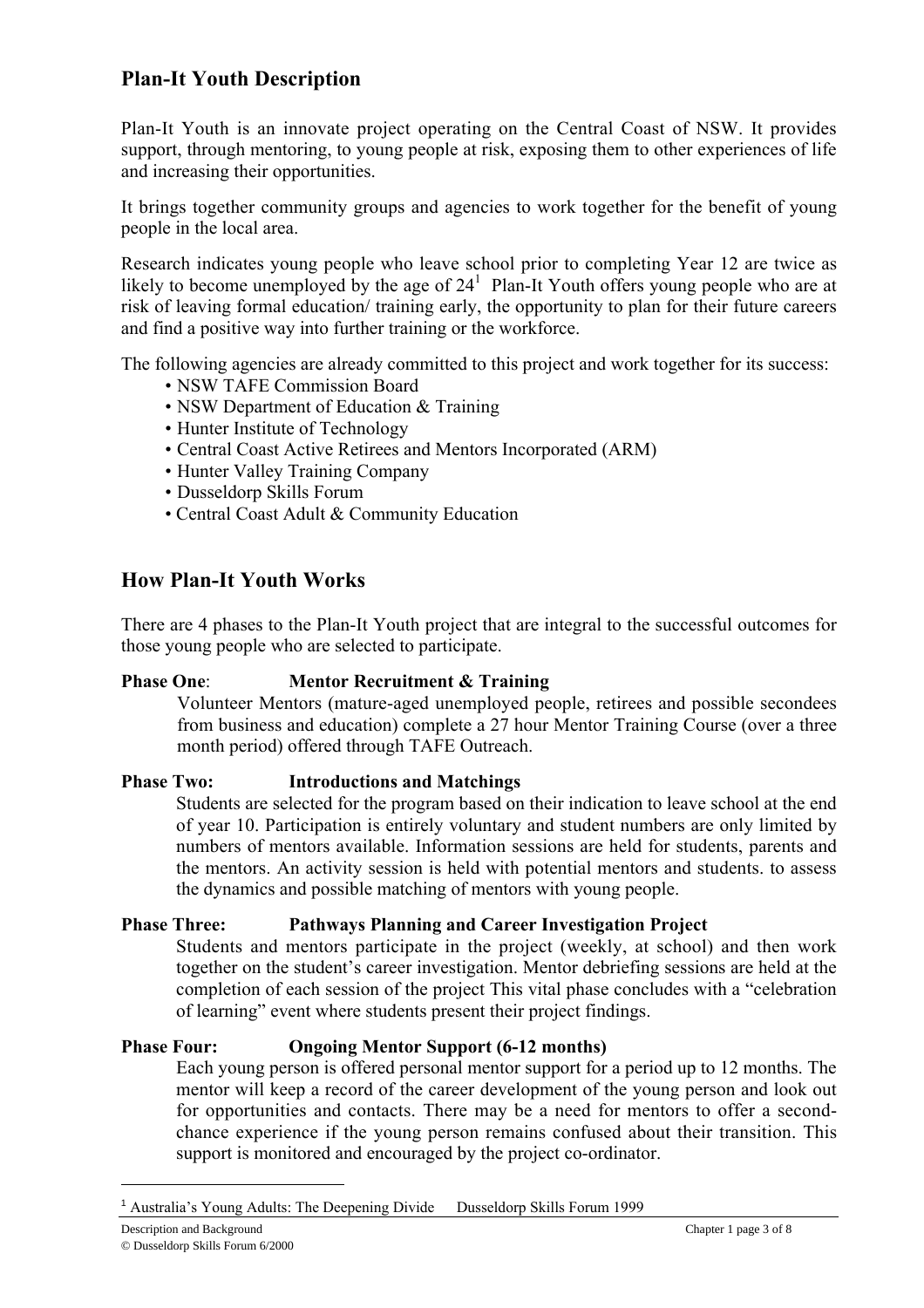

## **PLAN-IT YOUTH A project of Central Coast ARM Inc**

### **Introduction**

Early in 1998, the Dusseldorp Skills Forum held a focus group on the Central Coast of NSW. The group consisted on retired and semi-retired people who were interested in looking at how to encourage retirees to utilise the skills and knowledge they had gained throughout their working life. The establishment of the ARM group was a direct result of those focus meetings though the make up of the current group is very different to the original group. This project is very much "work in progress" and has evolved from the input of many people – both young and old.

### **Background to the Development of the ARM Group**

A recent study found that the proportion of the population over 60 years of age would double over the next 50 years.<sup>2</sup> Many of these increasing numbers of older people face a 'crisis of disconnection' as they reshape their lives after a lifetime engaged in family and work. For many of those outside the workforce (retired, semi-retired or unable to find employment) there is a feeling of being disengaged from their community and a sense of loss in being unable to use the vast knowledge they have accumulated through a lifetime of work. For those who relocate, away from family and friends, these feelings of dislocation can be compounded by a sense of isolation.

Originating from a discussion group on Barbara Lepani's paper, "Wisdom Leadership in Elders", a small group of people formed the nucleus for ARM (Active Retirees and Mentors). ARM took up the challenge of offering older people the opportunity to re-engage with their community, to 'take the road of midlife not as the beginning of disengagement and retirement, but as a newer and more profound path to meaningful work'.

Their aim was to develop an umbrella organisation for non-working people who are searching for ways to remain engaged with their community whilst at the same time making use of their skills and life experiences. They agreed that the work should be built upon the strengths of the community seeking, through collaboration, to add new dimensions to the efforts of local organisations including schools and TAFE. This intention has proved a defining characteristic of the ARM endeavour.

<sup>&</sup>lt;sup>1</sup> Barbara Lepani, *Wisdom Leadership in Elders*, 1998.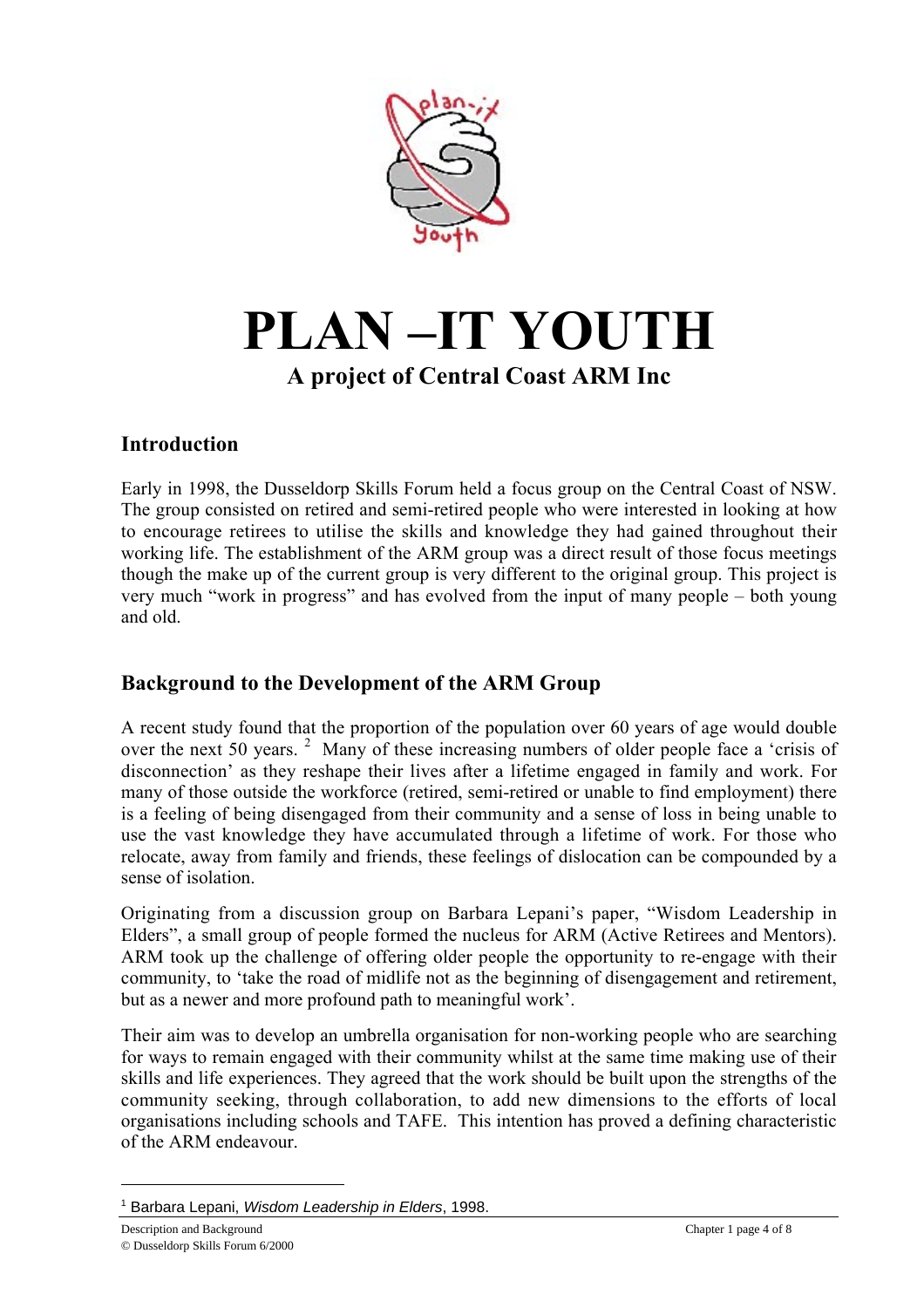The first step for this newly formed organisation was to conduct an audit of existing mentoring and volunteering opportunities for retirees on the Central Coast. To establish communication and connection between the generations the ARM group approached a local secondary school (Berkeley Vale Community High School) to undertake this research.

A group of Year 11 students enrolled in the HSC 'Life Management' course completed this research as part of their course. Students, with the assistance of teachers and ARM volunteers, approached as many local community organisations as they could find, to collect information on the nature of the volunteer work available. From this research a database was built and it is intended that this database will be updated each year by a Life Management class as part of their course content.

Apart from the DET Starlink project, which operated as a pilot in 1998, the research indicated there were no mentoring programs operating on the Central Coast. The ARM group has identified mentoring as an opportunity for young people to access support during critical transition points in their lives.

Central Coast ARM's objectives:

The development and expansion of mentoring opportunities for volunteers in the community by:

- building partnerships with key community organisations;
- recruiting volunteers as mentors;
- providing quality resources and training;
- supporting existing volunteer programs..... and
- developing new mentoring programs to engage these volunteers.

### **Who are the mentors?**

Currently the mentors are being drawn from the TAFE Outreach program. These students are mature aged men and women who are looking for work. Interestingly, many of the mentors have been employed as teachers' aides in schools after demonstrating their skills in working with young people.

The ARM group recognises the potential vulnerability of this group and the likelihood that they will only mentor on short-term projects because of their need to seek employment.

The mentors come from three pools of people in the community:

- TAFE Outreach students (mature-aged job seekers)
- Retirees the Central Coast has approximately 50,000 retirees that could be tapped into
- Business People ARM is currently approaching Central Coast businesses to nominate staff members to mentor as part of their paid work, for approximately 2hours per week for a year. Please refer to the document *Workplace Relevance of Mentoring Skills.*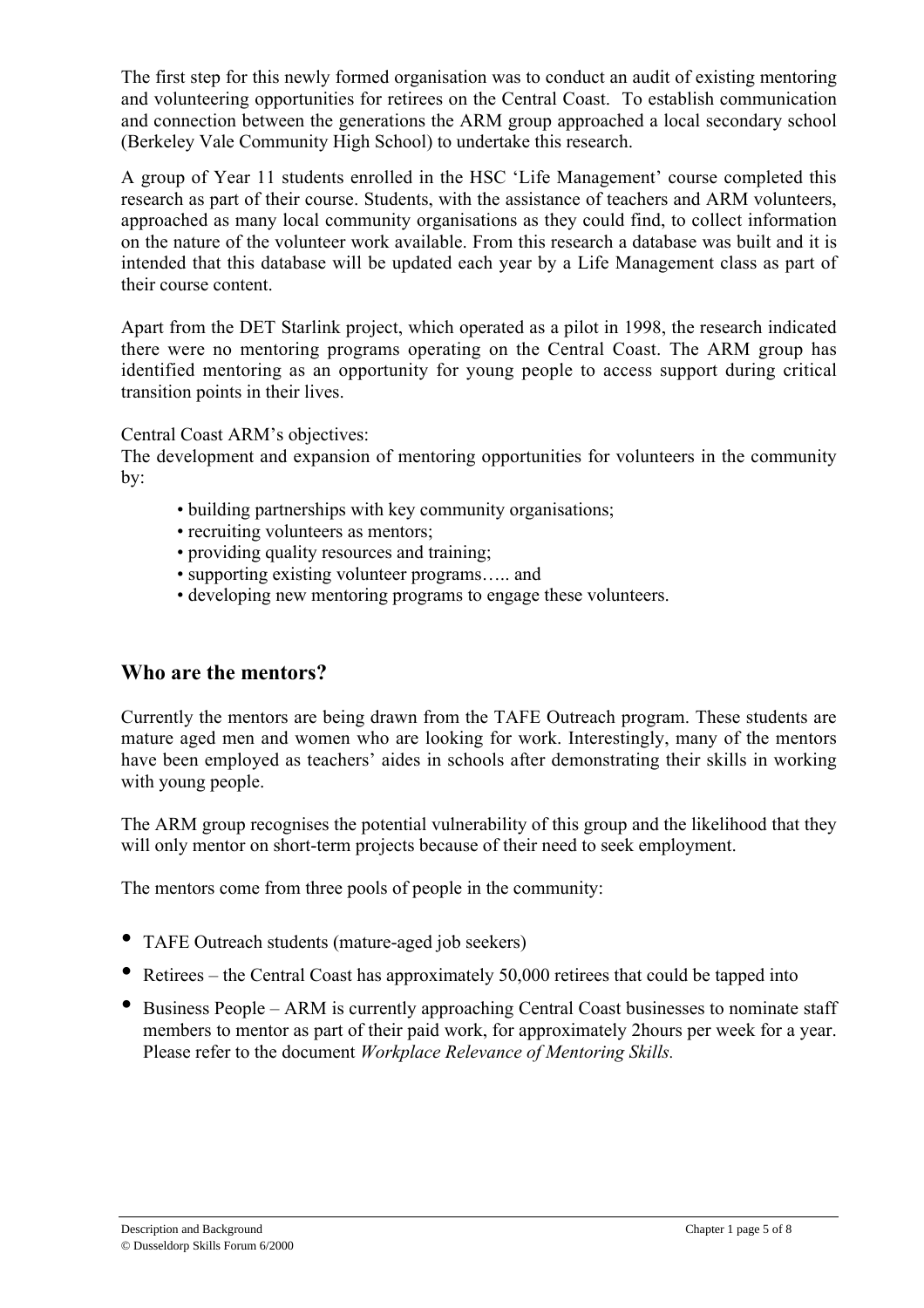### **627 Project**

This project involves students in the School-to-Work Plans project acting as mentors for a targeted group of Year Six students from Chittaway Bay Primary School. The Year Six students have been selected as students who are at risk of not achieving their learning potential in high school. They have been meeting with their mentors on a weekly basis, with the aim of the project for them to investigate high school in a similar way to the year 10 students investigating their post-school options. The students alternate between the high school and the primary school as a venue for the project. It is anticipated that these students will be utilised as leaders in the high school orientation days.

### **Why Mentoring?**

*Behind every successful person there is one elementary truth; somewhere, somehow, someone cared about their growth and development. This person was their mentor.<sup>3</sup>*

A mentor is an experienced and trusted friend who provides one-on-one support, guidance and encouragement in the development of a mentee.

More formally, Freedman cites Bronfenbrenner at Cornell University who has defined mentoring as

*Öa one-to-one relationship between a pair of unrelated individuals, usually of different ages, and is developmental in nature. ëA mentor is an older, more experienced person who seeks to further the development of character and competence in a younger person. Guidance may take many forms, including demonstration, instruction, challenge, and encouragement 'on a more or less regular basis over an extended period of time. Furthermore, this relationship is*

distinguished be 'a special bond of mutual commitment' and 'an emotional character of *respect, loyalty and identification.*<sup>4</sup>

In the United States, mentoring is undertaken on a very large scale. It displays many characteristics of a social movement, operating primarily in the private and community sectors, and sometimes with the support of the public sector. Government can however play an important enabling role in sponsoring voluntary mentoring programs.

While there are many individual and relatively isolated mentoring programs in Australia, they are often seen as a marginal, feel-good middle class philanthropy and not a strategic intervention to support youth at risk. A quick glance at the growing body of literature would convince otherwise.

Research identifies the strengths, the weaknesses, the risks and the untapped potential of a mentoring program which attends to

- the front end (marketing, recruitment and mentor training);
- to the implementation phase (program delivery, support and infrastructure); and
- follow-up (evaluation).

When all three phases are done well, the practical outcomes for young people (and, as a side benefit, for mentors) can be substantial.

Mentoring is not THE solution to youth as risk nor to social alienation. But it is one approach that research and experience suggests is worth pursuing.

 $2$  Dr Beverly Kaye, Up is Not the Only Way, 1993

<sup>&</sup>lt;sup>3</sup> In Marc Freedman, The Kindness of Strangers: Adult Mentors, Urban Youth and the New Volunteerism, Jossey-Bass, San Francisco, 1993, p.31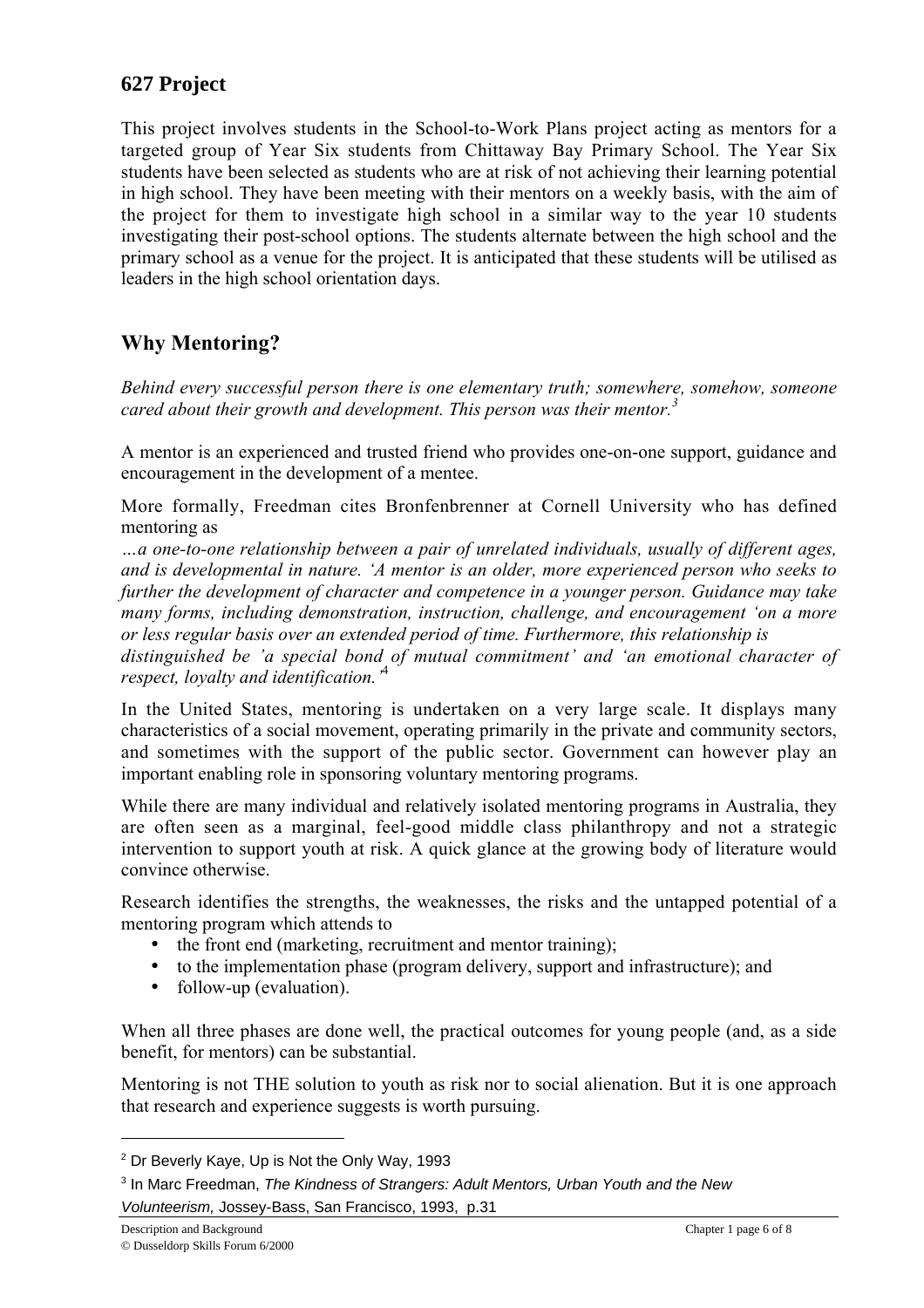*While volunteer mentors wonít single-handedly meet all the interpersonal needs of American youth, mentoring highlights the importance of adult relationships for youth while challenging us to move beyond volunteerism and to implement structural changes capable of increasing opportunities for adult contact in the schools, community organisations, and social programs where young people spend so much of their time. As such, volunteer mentoring amounts to the citizen-participation wing of a broad and promising movement to personalise education and social policy.*<sup>5</sup>

### **Mentoring Studies**

One of the most compelling arguments for the importance of relationships comes from longitudinal research conducted by Emmy Werner, a psychologist at the University of California-Davis. Werner directed a study of 700 children born on the Hawaiian Island of Kauai. All of these children were born in extreme poverty to parents who laboured at local sugar and pineapple plantations. In most cases, one parent was either alcoholic or mentally ill; over the years many of the youth showed signs of mental disturbance.

Using data from the first 30 years of the lives of these children, Werner and her colleague Ruth S Smith, found that the youth who succeeded showed an ability to locate an adult in addition to their parents who could help them cope with the world:

Without exception, all the children who thrived had at least one person that provided them consistent emotional support- a grandmother, an older sister, a teacher or neighbour. These are the kids who are good at recruiting a substitute parent who is a good model for them (Werner 1982; Goleman 1987).

*While Werner's study emphasises the resilience of the youth – including an innate ability to find helping elders – it may be that making those elders easier to find, or actually providing them, might have some impact on at-risk youth who are not yet resilient.*<sup>6</sup>

### **Big Brothers/Big Sisters of America Research**

Since 1985 there has been widespread enthusiasm for mentoring in the United States of America. Mentoring was seen as a way to address the needs and problems of youth  $-$  but there was no firm evidence that mentoring programs produced results. Public/Private Ventures, a development and research organization based in Philadelphia, USA, now provides scientifically reliable evidence that mentoring programs can positively affect young people. This evidence derives from research conducted at local affiliates of Big Brothers/Big Sisters of America (BB/BSA), the oldest, best-known and arguably, the most sophisticated mentoring program in the United States. Big Brothers /Big Sisters programs currently maintain 75,000 active matches between a volunteer adult and a young person. Carefully established procedures and criteria govern both the programs and matches.

P/PV conducted the study of 959 youth, half of whom participated in the program in BB/BS agencies in Philadelphia, PA; Phoenix, AZ; Wichita, KS; Minneapolis, MN; Rochester, NY; Columbus, OH; Houston and San Antonio, TX.

<sup>&</sup>lt;sup>4</sup> Marc Freedman, The Kindness of Strangers: Adult Mentors, Urban Youth and the New Volunteerism, Jossey-Bass, San Francisco, 1993, pp.xii-xiii

<sup>&</sup>lt;sup>6</sup> Marc Freedman, Partners in Growth: Elder Mentors and At-Risk Youth, Public/Private Ventures 1988.